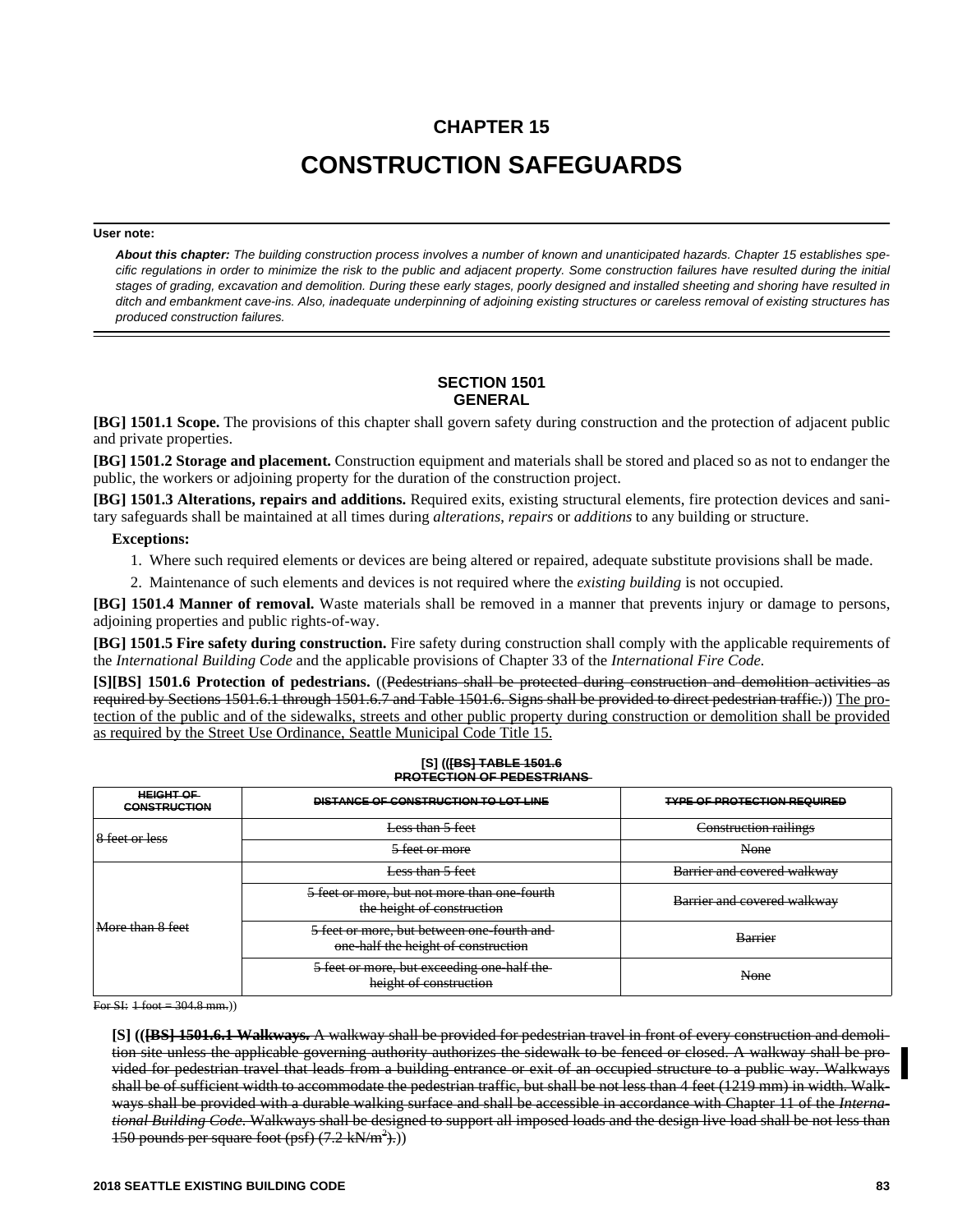**[S] (([BS] 1501.6.2 Directional barricades.** Pedestrian traffic shall be protected by a directional barricade where the walkway extends into the street. The directional barricade shall be of sufficient size and construction to direct vehicular traffic away from the pedestrian path.))

**[S] (([BS] 1501.6.3 Construction railings.** Construction railings shall be not less than 42 inches (1067 mm) in height and shall be sufficient to direct pedestrians around construction areas.)

**[S] (([BS] 1501.6.4 Barriers.** Barriers shall be not less than 8 feet (2438 mm) in height and shall be placed on the side of the walkway nearest the construction. Barriers shall extend the entire length of the construction site. Openings in such barriers shall be protected by doors that are normally kept closed.

**[BS] 1501.6.4.1 Barrier design.** Barriers shall be designed to resist loads required in Chapter 16 of the *International Building Code* unless constructed as follows:

- 1. Barriers shall be provided with 2-inch by 4-inch (51 mm by 102 mm) top and bottom plates.
- 2. The barrier material shall be boards not less than 3/4 inch (19.1 mm) in thickness or wood structural use panels not less than 1/4 inch (6.4 mm) in thickness.
- 3. Wood structural use panels shall be bonded with an adhesive identical to that for exterior wood structural use panels.
- 4. Wood structural use panels 1/4 inch (6.4 mm) or 15/16 inch (23.8 mm) in thickness shall have studs spaced not more than 2 feet (610 mm) on center.
- 5. Wood structural use panels 3/8 inch (9.5 mm) or 1/2 inch (12.7 mm) in thickness shall have studs spaced not more than 4 feet (1219 mm) on center, provided that a 2-inch by 4-inch (51 mm by 102 mm) stiffener is placed horizontally at mid-height where the stud spacing is greater than 2 feet (610 mm) on center.
- 6. Wood structural use panels 5/8 inch (15.9 mm) or thicker shall not span over 8 feet (2438 mm).))

**[S] (([BS] 1501.6.5 Covered walkways.** Covered walkways shall have a clear height of not less than 8 feet (2438 mm) as measured from the floor surface to the canopy overhead. Adequate lighting shall be provided at all times. Covered walkways shall be designed to support all imposed loads. The design live load shall be not less than 150 psf (7.2 kN/m2) for the entire structure.

**Exception:** Roofs and supporting structures of covered walkways for new, light-frame construction not exceeding two stories above grade plane are permitted to be designed for a live load of 75 psf (3.6 kN/m2) or the loads imposed on them, whichever is greater. In lieu of such designs, the roof and supporting structure of a covered walkway are permitted to be constructed as follows:

- 1. Footings shall be continuous 2-inch by 6-inch (51 mm by 152 mm) members.
- 2. Posts not less than 4 inches by 6 inches (102 mm by 152 mm) shall be provided on both sides of the roof and spaced not more than 12 feet (3658 mm) on center.
- 3. Stringers not less than 4 inches by 12 inches (102 mm by 305 mm) shall be placed on edge on the posts.
- 4. Joists resting on the stringers shall be not less than 2 inches by 8 inches (51 mm by 203 mm) and shall be spaced not more than 2 feet (610 mm) on center.
- 5. The deck shall be planks not less than 2 inches (51 mm) thick or wood structural panels with an exterior exposure durability classification not less than 23/32 inch (18.3 mm) thick nailed to the joists.
- 6. Each post shall be knee-braced to joists and stringers by members not less than 2 inches by 4 inches (51 mm by 102 mm); 4 feet (1219 mm) in length.
- 7. A curb that is not less than 2 inches by 4 inches (51 mm by 102 mm) shall be set on edge along the outside edge of the deck.))

**[S] (([BS] 1501.6.6 Repair, maintenance and removal.** Pedestrian protection required by Section 1501.6 shall be maintained in place and kept in good order for the entire length of time pedestrians are subject to being endangered. The owner or the owner's authorized agent, on completion of the construction activity, shall immediately remove walkways, debris and other obstructions and leave such public property in as good a condition as it was before such work was commenced.))

**[S] (([BS] 1501.6.7 Adjacent to excavations.** Every excavation on a site located 5 feet (1524 mm) or less from the street lot line shall be enclosed with a barrier not less than 6 feet (1829 mm) in height. Where located more than 5 feet (1524 mm) from the street lot line, a barrier shall be erected where required by the *code official*. Barriers shall be of adequate strength to resist wind pressure as specified in Chapter 16 of the *International Building Code.*))

**[S] 1501.7 Facilities required.** Sanitary facilities shall be provided during construction or demolition activities in accordance with the ((*International*)) *Uniform Plumbing Code*.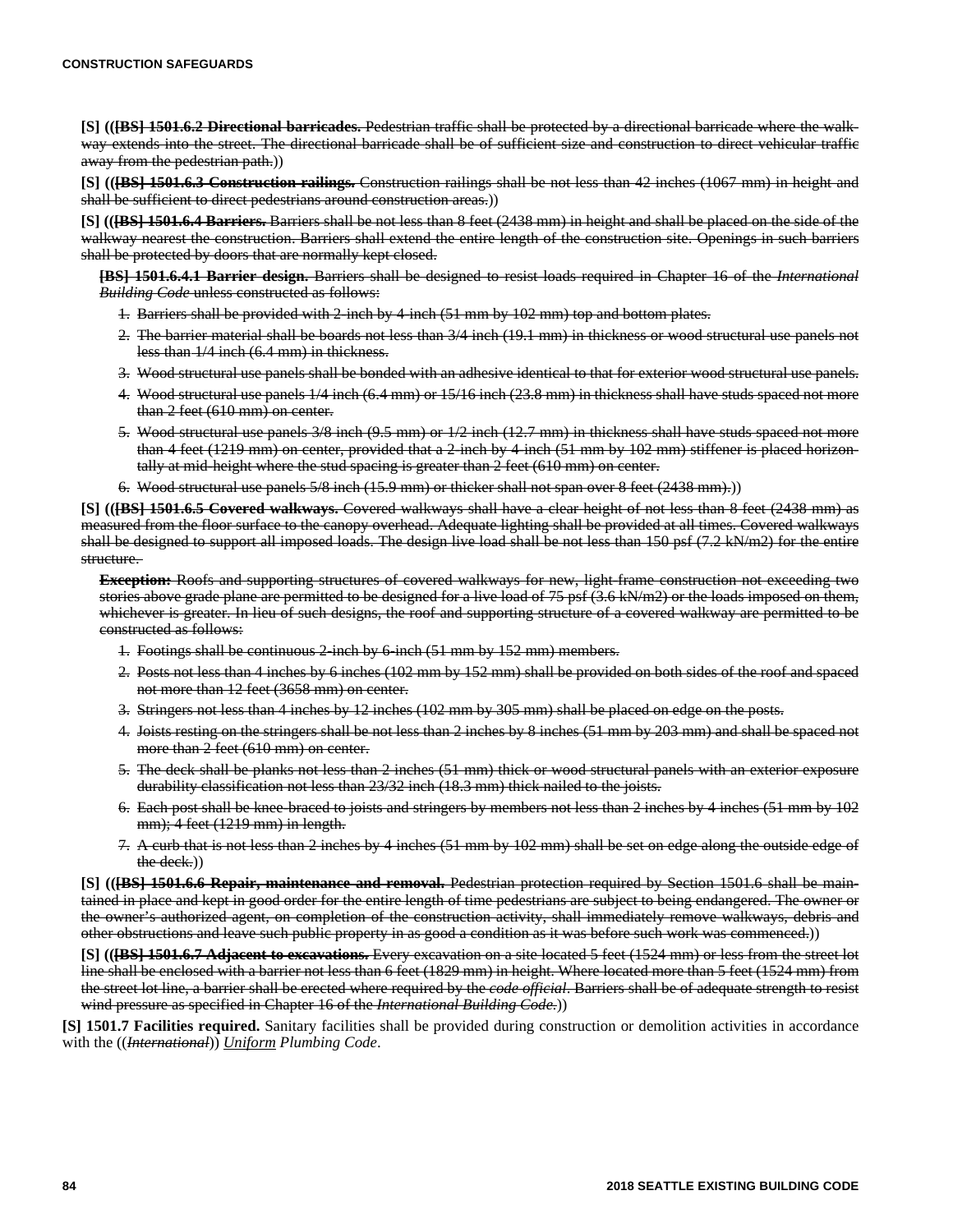#### **SECTION 1502 PROTECTION OF ADJOINING PROPERTY**

**[S][BS] 1502.1 Protection required.** Adjoining public and private property shall be protected from damage during construction and demolition work. Protection must be provided for footings, foundations, party walls, chimneys, skylights and roofs. Provisions shall be made to control water runoff and erosion during construction or demolition activities. ((The person making or causing an excavation to be made shall provide written notice to the owners of adjoining buildings advising them that the excavation is to be made and that the adjoining buildings should be protected. Said notification shall be delivered not less than 10 days prior to the scheduled starting date of the excavation.)) When the existing grade of a site is altered by filling, excavating, dredging or moving of earth materials, the owner shall protect all adjoining property during construction from encroachment or collapse by sloping the sides of the temporary grading at a slope that is safe and not more than one horizontal to one vertical. In addition, adjoining property shall be protected from encroachment or collapse by sloping the sides of the permanent grading at a slope not greater than two horizontal to one vertical. The *code official* is authorized to approve temporary or permanent slopes that are steeper based on a design by an experienced geotechnical engineer.

In areas of known unsuitable soils, the *code official* is authorized to require slopes that are less steep to assure protection of adjoining property.

#### **SECTION 1503**

## **TEMPORARY USE OF STREETS, ALLEYS AND PUBLIC PROPERTY**

**[S] (([BG] 1503.1 Storage and handling of materials.** The temporary use of streets or public property for the storage or handling of materials or equipment required for construction or demolition, and the protection provided to the public shall comply with the provisions of the applicable governing authority and this chapter.)

**[S] 1503.1 General.** Temporary use of streets, alleys and public property shall comply with the Street Use Ordinance, Seattle Municipal Code Title 15.

**[S] (([BG] 1503.2 Obstructions.** Construction materials and equipment shall not be placed or stored so as to obstruct access to fire hydrants, standpipes, fire or police alarm boxes, catch basins or manholes, nor shall such material or equipment be located within 20 feet (6096 mm) of a street intersection, or placed so as to obstruct normal observations of traffic signals or to hinder the use of public transit loading platforms.))

**[S] (([BG] 1503.3 Utility fixtures.** Building materials, fences, sheds or any obstruction of any kind shall not be placed so as to obstruct free approach to any fire hydrant, fire department connection, utility pole, manhole, fire alarm box, or catch basin, or so as to interfere with the passage of water in the gutter. Protection against damage shall be provided to such utility fixtures during the progress of the work, but sight of them shall not be obstructed.))

## **SECTION 1504 FIRE EXTINGUISHERS**

**[F] 1504.1 Where required.** Structures under construction, *alteration* or demolition shall be provided with not fewer than one *approved* portable fire extinguisher in accordance with Section 906 of the *International Fire Code* and sized for not less than ordinary hazard as follows:

- 1. At each stairway on all floor levels where combustible materials have accumulated.
- 2. In every storage and construction shed.
- 3. Additional portable fire extinguishers shall be provided where special hazards exist, such as the storage and use of flammable and combustible liquids.

**[F] 1504.2 Fire hazards.** The provisions of this code and of the *International Fire Code* shall be strictly observed to safeguard against all fire hazards attendant upon construction operations.

## **SECTION 1505 MEANS OF EGRESS**

**[BE] 1505.1 Stairways required.** Where building construction exceeds 40 feet (12 192 mm) in height above the lowest level of fire department vehicle access, a temporary or permanent stairway shall be provided. As construction progresses, such stairway shall be extended to within one floor of the highest point of construction having secured decking or flooring.

**[F] 1505.2 Maintenance of means of egress.** Means of egress and required accessible means of egress shall be maintained at all times during construction, demolition, remodeling or *alterations* and *additions* to any building.

**Exception:** Existing means of egress need not be maintained where *approved* temporary means of egress and accessible means of egress systems and facilities are provided.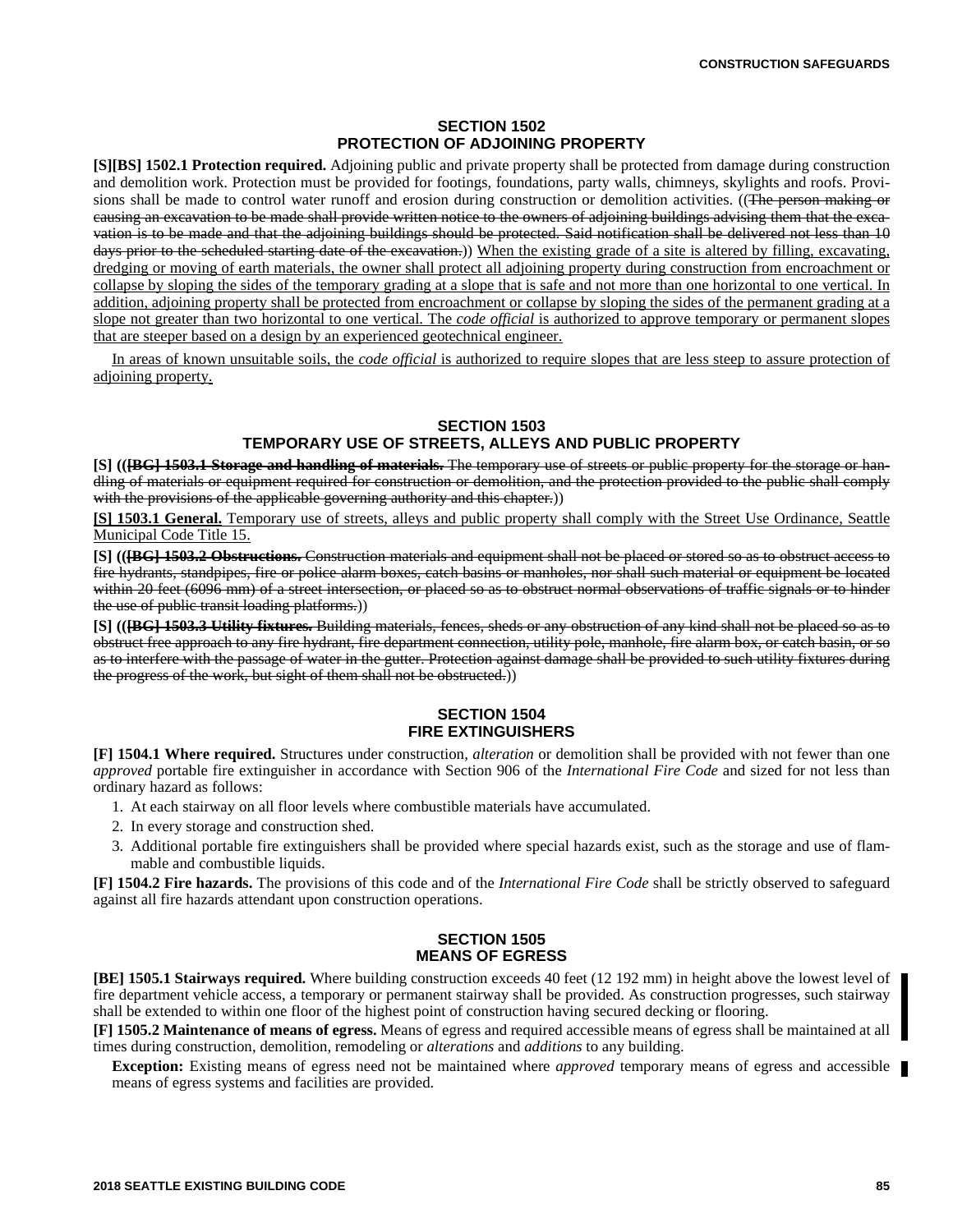# **SECTION 1506 STANDPIPES**

**[F] 1506.1 Where required.** In buildings required to have standpipes by Section 905.3.1 of the *International Building Code*, not less than one standpipe shall be provided for use during construction. Such standpipes shall be installed prior to construction exceeding 40 feet (12 192 mm) in height above the lowest level of fire department vehicle access. Such standpipes shall be provided with fire department hose connections at locations adjacent to *stairways,* complying with Section 1505.1. As construction progresses, such standpipes shall be extended to within one floor of the highest point of construction having secured decking or flooring.

**[F] 1506.2 Buildings being demolished.** Where a building or portion of a building is being demolished and a standpipe is existing within such a building, such standpipe shall be maintained in an operable condition so as to be available for use by the fire department. Such standpipe shall be demolished with the building but shall not be demolished more than one floor below the floor being demolished.

**[F] 1506.3 Detailed requirements.** Standpipes shall be installed in accordance with the provisions of Chapter 9 of the *International Building Code*.

**Exception:** Standpipes shall be either temporary or permanent in nature, and with or without a water supply, provided that such standpipes conform to the requirements of Section 905 of the *International Building Code* as to capacity, outlets and materials.

## **SECTION 1507 AUTOMATIC SPRINKLER SYSTEM**

**[S][F] 1507.1 Completion before occupancy.** In buildings where an automatic sprinkler system is required by this code or the *International Building Code*, it shall be unlawful to occupy any portions of a building or structure until the automatic sprinkler system installation has been tested and *approved*, ((except as provided in Section 110.3)) unless approved by the *code official*.

**[F] 1507.2 Operation of valves.** Operation of sprinkler control valves shall be permitted only by properly authorized personnel and shall be accompanied by notification of duly designated parties. When the sprinkler protection is being regularly turned off and on to facilitate connection of newly completed segments, the sprinkler control valves shall be checked at the end of each work period to ascertain that protection is in service.

# **SECTION 1508 ACCESSIBILITY**

**[BE] 1508.1 Construction sites.** Structures, sites, and equipment directly associated with the actual process of construction, including but not limited to scaffolding, bridging, material hoists, material storage, or construction trailers are not required to be accessible.

# **SECTION 1509 WATER SUPPLY FOR FIRE PROTECTION**

**[F] 1509.1 When required.** An *approved* water supply for fire protection, either temporary or permanent, shall be made available as soon as combustible material arrives on the site.

## **[S] SECTION 1510 DEMOLITION**

**1510.1 Construction documents.** Construction documents and a schedule for demolition shall be submitted where required by the *code official*. Where such information is required, no work shall be done until such construction documents or schedule, or both, are approved.

**1510.2 Pedestrian protection.** The work of demolishing any building shall not be commenced until pedestrian protection is in place as required by this chapter and the Street Use Ordinance, Seattle Municipal Code Title 15.

**1510.3 Means of egress.** A horizontal exit shall not be destroyed unless and until a substitute means of egress has been provided and approved.

**1510.4 Surface condition and fill.** The site shall be left level and free of debris upon completion of demolition, and all holes shall be filled or protected with secure fences. Holes are permitted to be filled with concrete, rocks or other nondecaying material no larger than 12 inches (305 mm) in diameter. Wood and other organic material shall not be buried on the site. Leaving the site level means:

1. The grade conforms to that existing on all sides;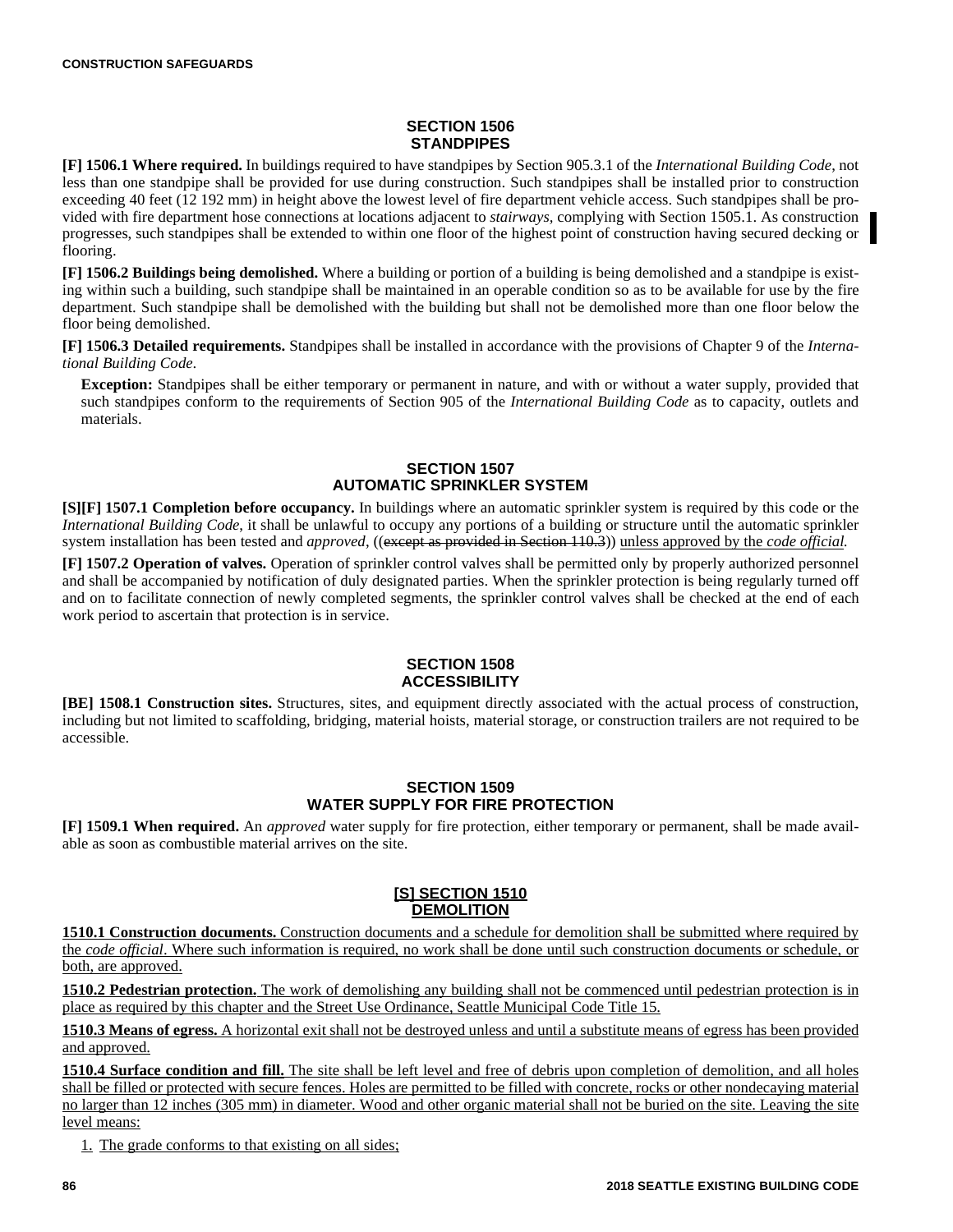2. Surface water will drain off;

3. Surface is smooth; and

4. Broken sections of the foundation or other material are not exposed.

The site shall be seeded upon completion of the demolition if it is to be left vacant for more than 6 months.

**1510.5 Water accumulation.** Provision shall be made to prevent the accumulation of water or damage to any foundations on the premises or the adjoining property.

**1510.6 Utility connections.** Service utility connections shall be discontinued and capped in accordance with requirements of the governing utility or agency including, but not limited to, Seattle Public Utilities, Seattle Department of Transportation, Seattle Fire Department, Seattle City Light, Puget Sound Energy and Qwest Communications.

**1510.7 Fire safety during demolition.** Fire safety during demolition shall comply with the applicable requirements of this code and the applicable provisions of Chapter 33 of the *International Fire Code*.

**1510.8 Removal of hazardous and combustible materials.** All asbestos and other hazardous material shall be removed prior to demolition, in accordance with regulations of the Environmental Protection Agency, the Puget Sound Clean Air Agency and other pertinent agencies. Combustible waste shall be removed in accordance with the Fire Code. During demolition, streets and sidewalks shall be left clean at the end of each day's operation.

**1510.9 Welding and cutting.** Welding and cutting shall be performed in accordance with the *International Fire Code*.

**1510.10 Erosion and sediment control.** Provision shall be made to stabilize ground conditions to eliminate dust and erosion. Demolition sites shall comply with the Seattle Stormwater Code, Seattle Municipal Code (SMC) Title 22, Subtitle VIII, and the Seattle Grading Code, SMC Chapter 22.170.

**1510.11 Drainage.** If the demolition will result in a change of drainage patterns, the flow of all watercourses, including streams, ditches, drains, combined sewers and runoff, intercepted during the progress of the work, shall be returned to the condition present before the demolition or as specified on the permit, and in accordance with the Seattle Stormwater Code and Seattle Grading Code, SMC Title 22, Subtitle VIII, and SMC Chapter 22.170, respectively.

**1510.12 Foundations and footings.** All concrete or masonry floors, foundations, footings, basement walls and retaining walls not to be reused shall be removed to 18 inches (457 mm) below final grade. All concrete floors left in place shall be broken so as to allow water to drain through unless the floors are to be used.

**1510.13 Engineer's report.** The *code official* is permitted to require a structural engineer's analysis of proposed demolition or any portions of a structure remaining after demolition.

**1510.14 Underground tanks.** When demolition occurs, all underground tanks on the site shall either be removed or filled, as required by the *International Fire Code*.

# **[S] SECTION 1511 SITE WORK**

**1511.1 Excavation and fill.** Excavation and fill for buildings and structures shall be constructed or protected so as not to endanger life or property. Stumps and roots shall be removed from the soil to a depth of not less than 12 inches (305 mm) below the surface of the ground in the area to be occupied by the building. Wood forms which have been used in placing concrete, if within the ground or between foundation sills and the ground, shall be removed before a building is occupied or used for any purpose. Before completion, loose or casual wood shall be removed from direct contact with the ground under the building.

**1511.1.1 Slope limits.** Slopes for permanent fill shall be not steeper than one unit vertical in two units horizontal (50-percent) slope). Cut slopes for permanent excavations shall be not steeper than one unit vertical in two units horizontal (50-percent slope). Deviation from the foregoing limitations shall be permitted only upon the presentation of a soil investigation report acceptable to the *code official*.

**1511.1.2 Surcharge.** No fill or other surcharge loads shall be placed adjacent to any building or structure unless such building or structure is capable of withstanding the additional loads caused by the fill or surcharge. Existing footings or foundations which can be affected by any excavation shall be underpinned adequately or otherwise protected against settlement and shall be protected against later movement.

**1511.1.3 Fill supporting foundations.** Fill to be used to support the foundations of any building or structure shall comply with *International Building Code* Section 1804.5. Special inspections of compacted fill shall be in accordance with *International Building Code* Section 1705.6.